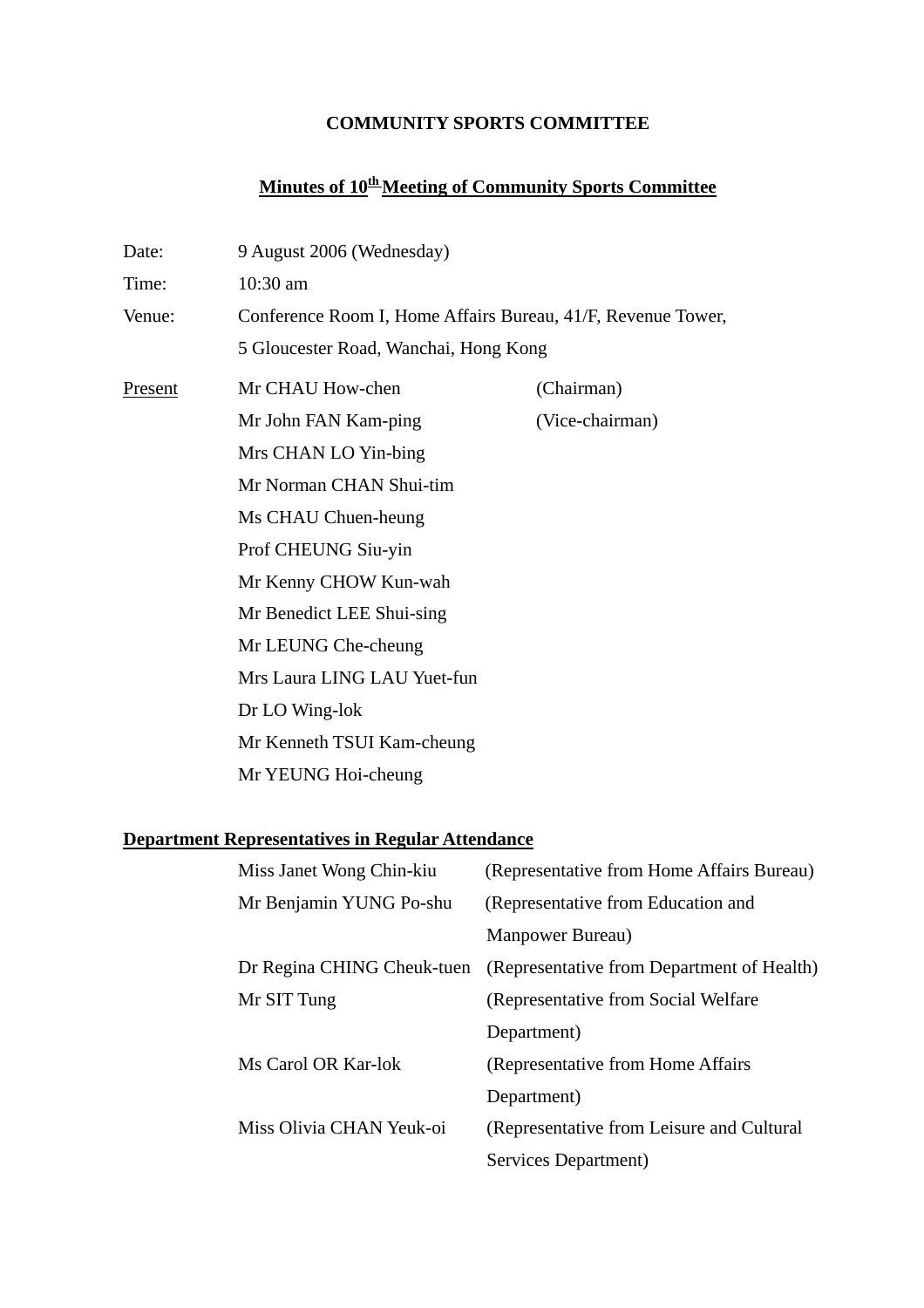#### **Absent with Apologies**

Mr CHAN Kui-yin Mr CHAN Tung Mr Francis CHAU Yin-ming Mr Cowen B C CHIU Mr PUI Kwan-kay Mr SUEN Kai-cheong Mr TONG Wai-lun Prof LEUNG Mee-lee

#### **In Attendance**

| Ms Anissa WONG Sean-yee      | (Leisure and Cultural Services Department)                            |
|------------------------------|-----------------------------------------------------------------------|
| Mr Alan SIU Yu-bun           | (Leisure and Cultural Services Department)                            |
| Mr Paul CHEUNG Kwok-kee      | (Leisure and Cultural Services Department)                            |
| Mrs Kane LI CHOI Wing-kwan   | (Leisure and Cultural Services Department)                            |
| Ms Alice HEUNG Ching-yee     | (Leisure and Cultural Services Department)                            |
| Ms Rebecca LOU Wai-yi        | (Leisure and Cultural Services Department)                            |
| Ms Winnie LEE Fung-ming      | (Leisure and Cultural Services Department)                            |
|                              | Mrs Vicky TONG AU Yuk-chun (Leisure and Cultural Services Department) |
| Mr Daniel SIN Pak-wing       | (Home Affairs Bureau)                                                 |
| Mr Stanley HUI Sai-chuen     | (Associate Professor, Department of                                   |
|                              | Sports Science and Physical Education,                                |
|                              | The Chinese University of Hong Kong)                                  |
| Ms LOK Kit-ha<br>(Secretary) | (Leisure and Cultural Services Department)                            |

#### **Opening Remarks**

1.1 The Chairman welcomed members and representatives from various government departments to the Meeting. Moreover, he welcomed Miss Janet Wong, who has taken up the post of Principal Assistant Secretary (Home Affairs)(Recreation & Sport) and also welcomed Ms Carol OR of the Home Affairs Department (HAD), who had replaced Miss Victoria TANG to attend the Meeting.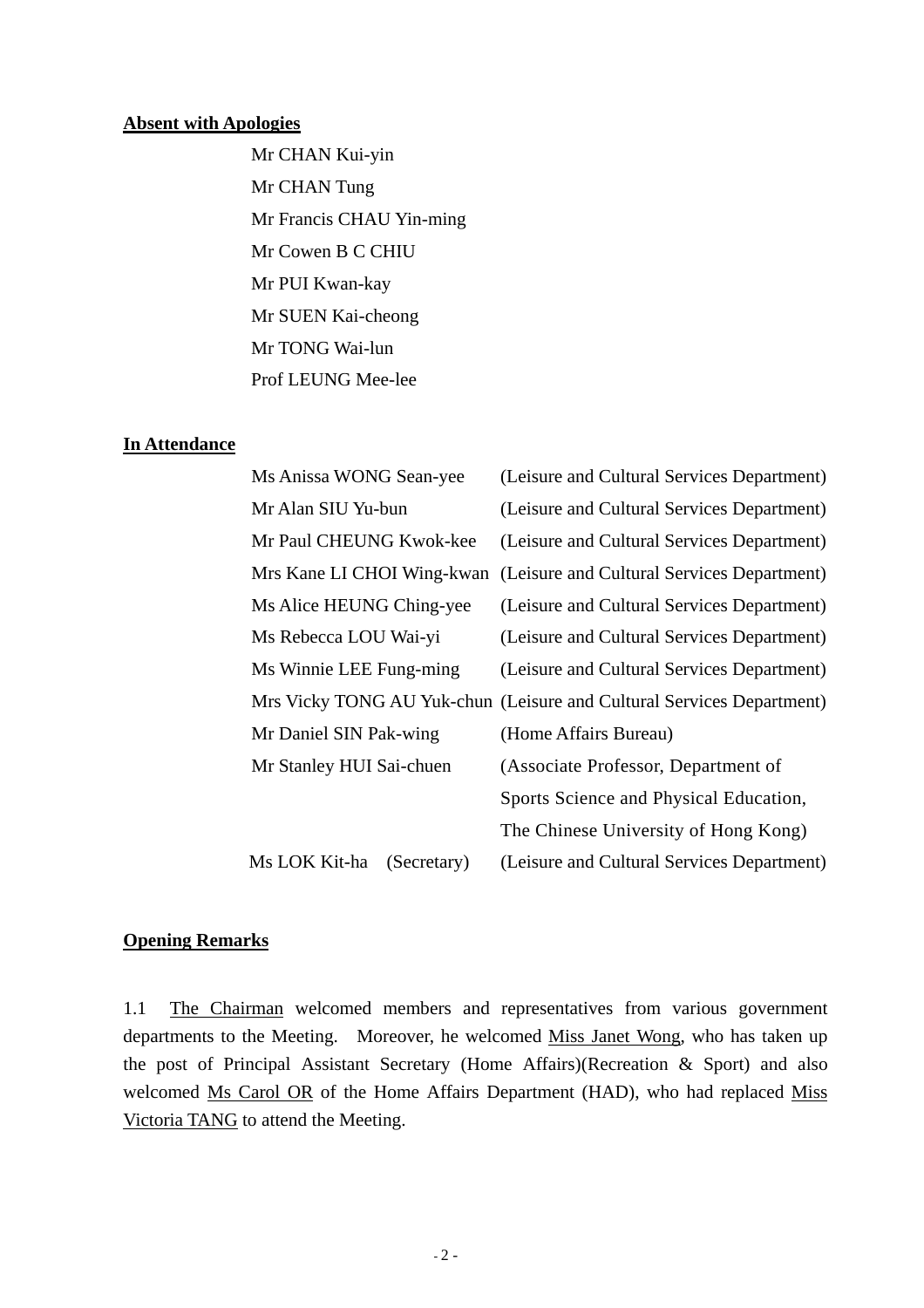1.2 As regards the work of the Secretariat of the Community Sports Committee (CSC), the Home Affairs Bureau (HAB) stated in its letter dated 14 July 2006 to Members that as the issues discussed by the Committee were generally related to the services provided by the Leisure and Cultural Services Department (LCSD), the HAB had made the arrangement that the LCSD took up the work of this Committee's Secretariat with effect from 1 July 2006 in order to strengthen the support and carry out the Committee's recommendations and work. Ms LOK Kit-ha, Chief Leisure Manager (Community Sports) of the LCSD, would take up the post of the Secretary of the Committee. On behalf of the Committee, the Chairman welcomed the LCSD to take over the work of the Secretariat and also thanked colleagues from the HAB for their provision of secretarial services to the Committee over a period of more than two years.

1.3 The Chairman said that the  $10<sup>th</sup>$  Meeting of the CSC was originally scheduled to be held in May but due to the fact that Members had a brainstorming session on 25 April 2006, the  $10<sup>th</sup>$  Meeting was postponed until then.

## **Item 1: Confirmation of the Minutes of the 9th Meeting of the CSC**

2.1 The Secretariat issued the draft Minutes of the  $9<sup>th</sup>$  Meeting to Members on 27 April 2006 by fax. Up till then, the Secretariat had not received any proposals for amendments. There being no amendments, the Chairman announced the endorsement of the Minutes of the  $9<sup>th</sup>$  Meeting.

2.2 Mr John FAN, the Vice-chairman, proposed a motion to congratulate the Chairman and some Members on receiving Honours on 1 July 2006. They included the Chairman, who was awarded the Gold Bauhinia Star, Mr CHAN Tung, who was awarded the Silver Bauhinia Star, Mrs CHAN LO Yin-bing, who was awarded the Medal of Honour, and Mr CHU Fu-yau, a school principal and member of the Student Sports Activities Coordinating Sub-Committee, who was also awarded the Medal of Honour. The motion was carried unanimously.

## **Item 2: Matters Arising**

## **(i) Progress of the Development of a Stadium in South East Kowloon**

3.1 Mr Daniel SIN of the HAB briefed Members on the progress of the development of a stadium in South East Kowloon. The Planning Department (Plan Dept) was conducting the third round of public consultation on the development of South East Kowloon. The proposed construction of a stadium was an important landmark of the overall planning and the Plan Dept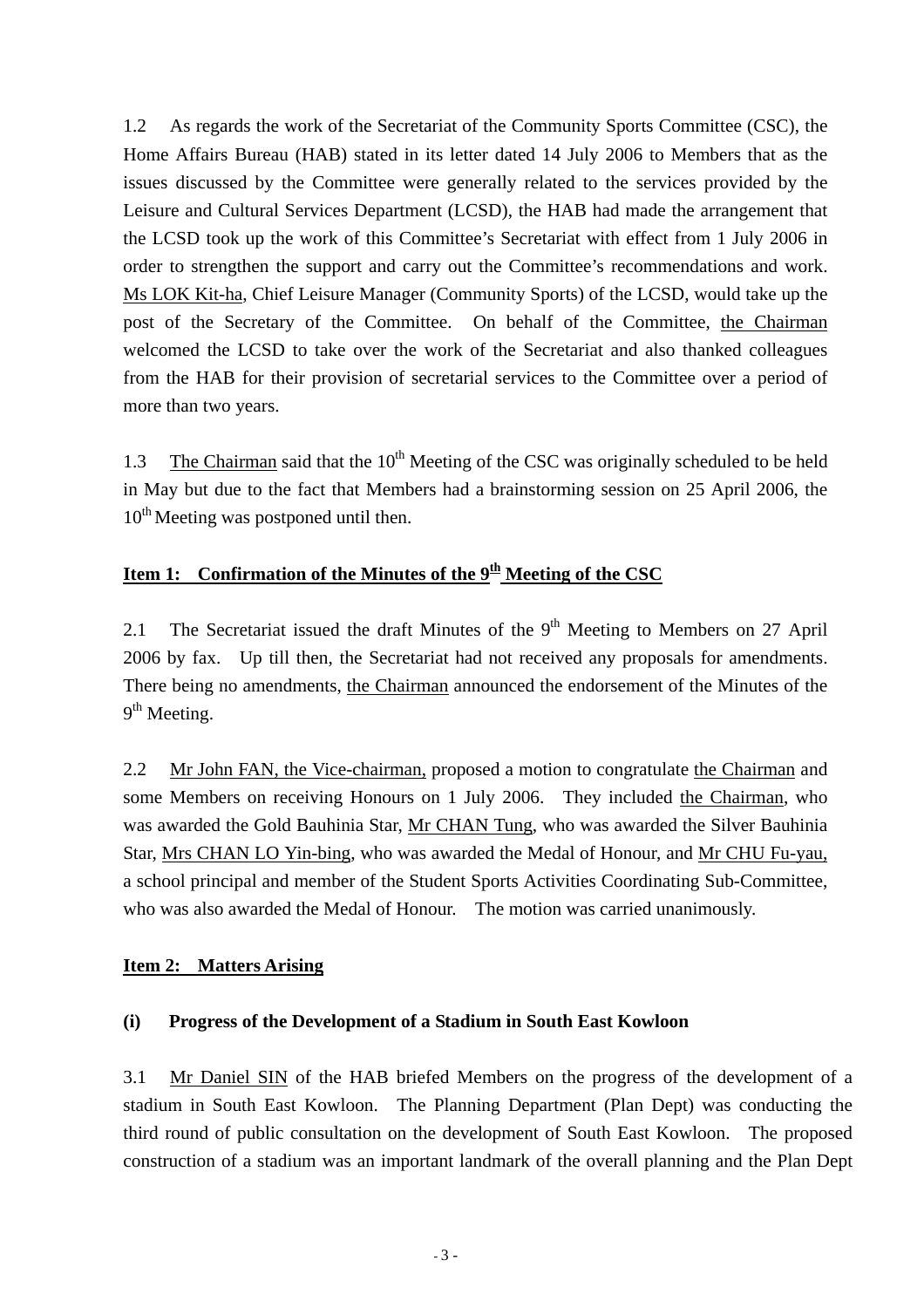had reserved the required land for the provision of the relevant facilities. Mr Sin also said that the consultation period would end in late August and Members were welcomed to put forward their views to the HAB or the Plan Dept on the proposed development of the stadium. The consultancy had conducted a study on the uses and financial arrangement for the stadium and submitted an interim report. During the course of the study, the HAB, the Plan Dept, the consultancy and the Sports Federation & Olympic Committee of Hong Kong, China had made arrangements to meet with various National Sports Associations (NSAs) and briefed them on the planning of the Kai Tak Development and collected their views on the facilities and uses of the stadium. Apart from a main stadium for holding major sporting events, the proposed Multi-purpose Stadium would also include a secondary stadium and an indoor multi-sports arena for the use of schools and district organisations. In addition, facilities would also be open to the public for sitting-out purpose. After the third round consultation and financial study, in-depth study and planning would be conducted subject to satisfactory findings. The HAB would continue to report to Members on the progress of the construction of the stadium in future and hoped that Members would keep on taking note of the proposal and give their support.

#### **(ii) Summer Youth Programme 2006**

4.1 Ms LOK Kit-ha, the Secretary, reported that the CSC had proposed to cooperate with the Summer Youth Programme (SYP) Committee to hold more sport-related summer activities for the youth in the summer vacation, such as fun days jointly organised with the NSAs, exchange activities like paying a visit to athletes and visits to recreational and sports facilities. The Secretariat of the CSC received a written reply on 5 June 2006 from the Chairman of the SYP Committee, who said that the SYP Committee had organised similar activities in the past and suggested that the elite athletes be arranged to attend functions such as opening ceremonies, closing ceremonies or sports activities orgainised by the 18 SYP District Coordinating Committees so as to enhance the youth's knowledge and interest in sports in order to attract more young people to take part in sports activities.

4.2 The Chairman said that as the SYP Committee had not given a reply in respect of the cooperation proposal until June, time was running out for making preparation and various districts had already finished the planning work for their summer activities. He therefore suggested that the future cooperation arrangement with the SYP Committee be further discussed in the coming year.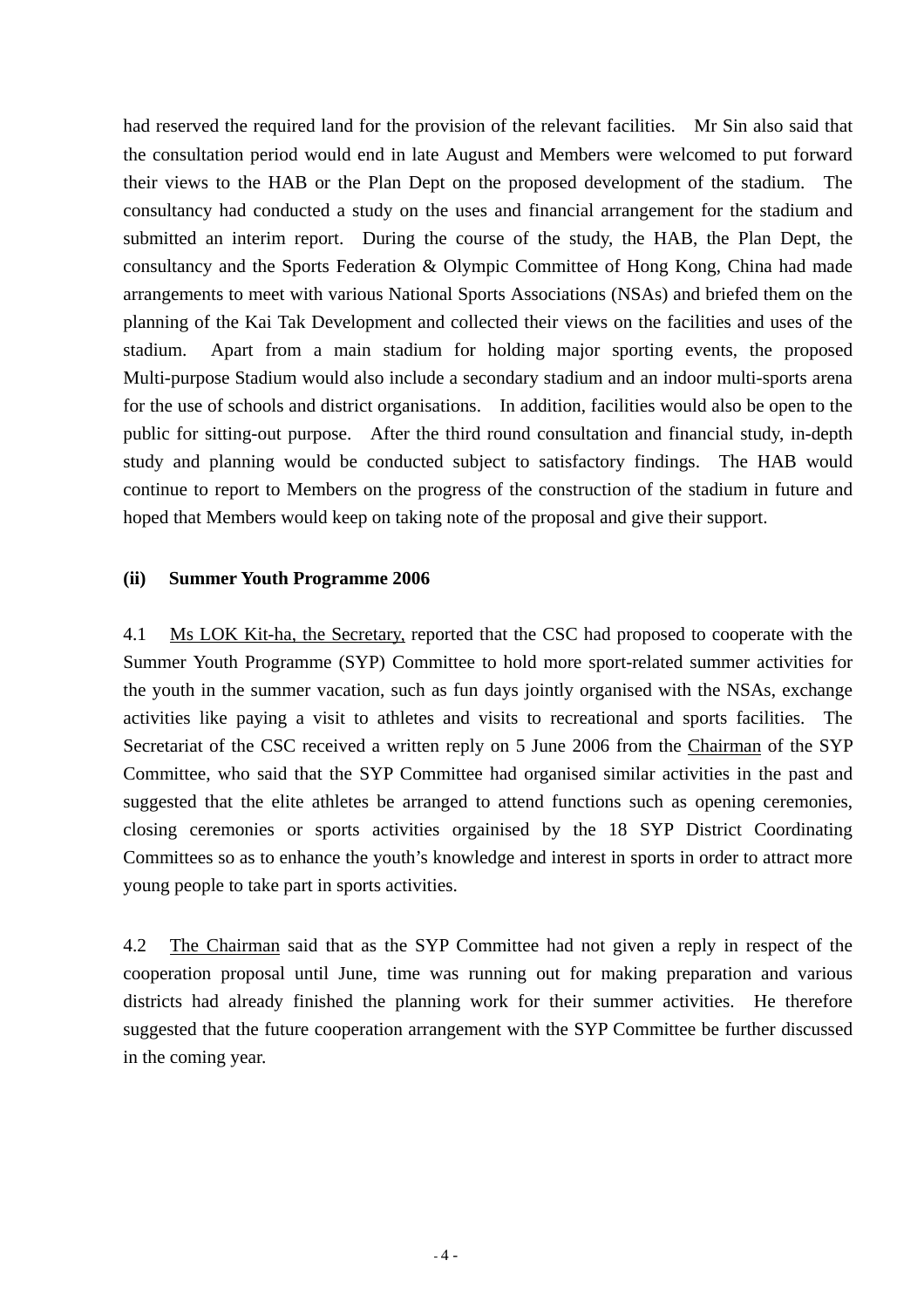### **(iii) Report on the Views Given During the Brainstorming Session of the CSC**

5.1 The Chairman reported that the brainstorming session of the CSC had been held in the Kowloon Club on 25 April 2006. The main topics explored included the mode of development of the community sports clubs, the culture of governance of the NSAs and the ways to enhance funding effectiveness etc. Apart from expressing their views on the aforesaid areas, Members also discussed the allocation of resources and the cooperation relationships between the community sports clubs and the NSAs during the meeting. The HAB had issued the draft of the Minutes of Meeting of the brainstorming session to Members by fax on 8 August 2006 for their perusal. Members were invited to give their views on the contents of the Minutes of Meeting.

5.2 To further promote the culture of "Sports for All" , Dr Patrick HO, Secretary for Home Affairs (SHA), suggested at the brainstorming session that the Committee should draw up a strategy proposal to promote community sports. In this connection, the LCSD prepared a consultation paper on "Strategies for Promoting Community Sports" with a view to collecting Members' views on the way forward and specific strategies to promote community sports. The paper would be discussed in detail in Item 4.

### **(iv) Report on 2006 Hong Kong and Shanghai Summer Sports Camp for Youth**

6.1 Ms Alice HEUNG of the LCSD reported that the Hong Kong and Shanghai Summer Sports Camp was first organised in 2005 at Oriental Land in Shanghai and it was organised again during the period 7-11 August 2006 at the Tso Kung Tam Outdoor Recreation Centre, Hong Kong. Mr YEUNG Hoi-cheung would continue to act as the head of Hong Kong's Delegation for the activity and attend the opening ceremony of the summer camp.

6.2 Mr YEUNG Hoi-cheung stated that a total of 47 students and 12 staff members from Shanghai had participated in the summer camp activities and the sports items under the exchange programme were basketball and tennis. In addition to sports training, activities such as competitions, a visit to the Hong Kong Stadium and a tour of Ocean Park and Hong Kong Disneyland would be arranged. For accommodation, special arrangements were made this year for participants from both Hong Kong and Shanghai to stay in the same camp so that they would have more opportunities for exchange and communication. Officials from Shanghai held a dinner for the head of Hong Kong's Delegation and LCSD representatives on 7 August 2006 and a farewell dinner was scheduled to be held on 10 August 2006 at the Tso Kung Tam Outdoor Recreation Centre. Members were welcome to participate in the activity.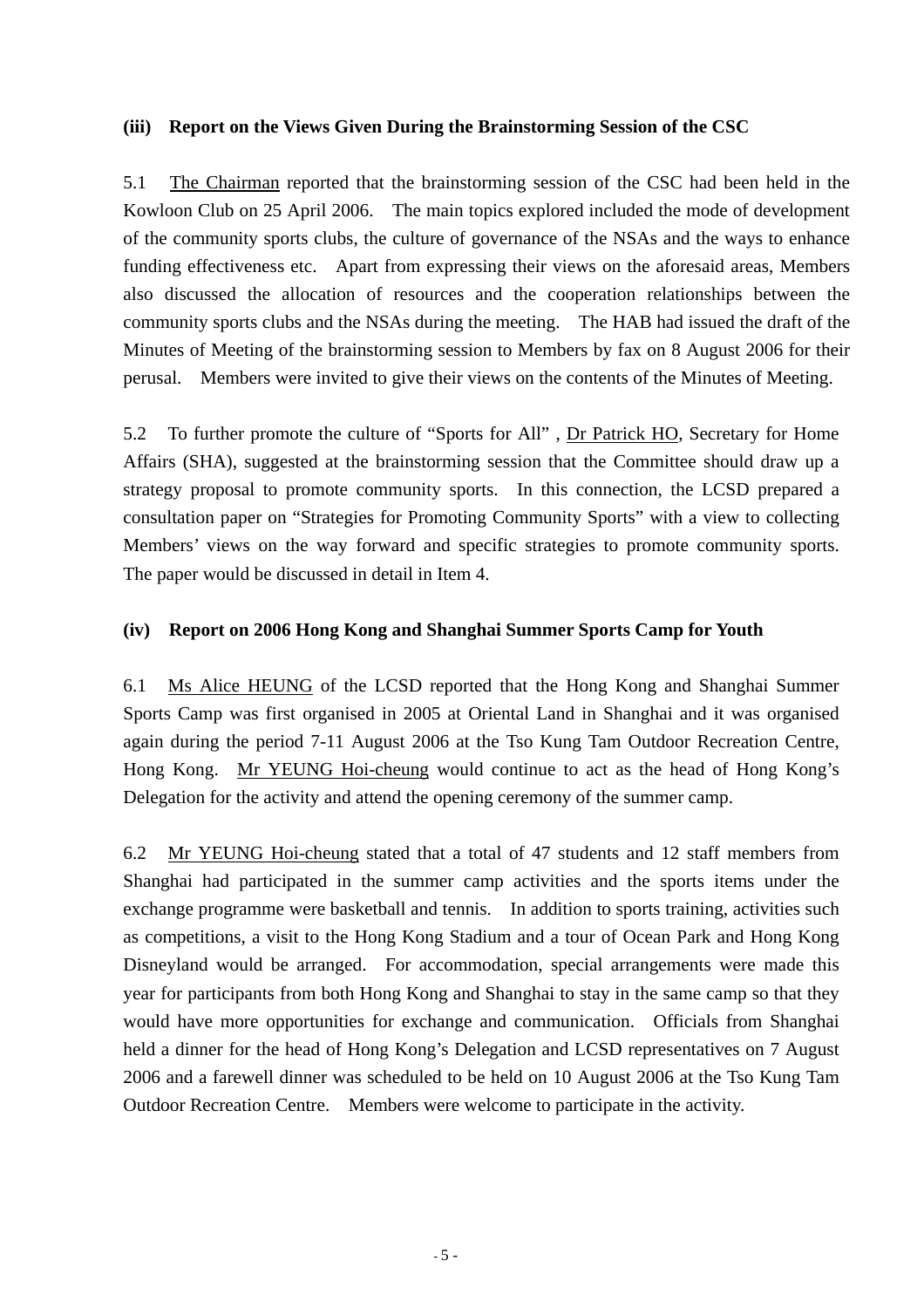## **Item 3: Report of the Advisory Committee on** "**Physical Fitness Test for the Community**"**(CSC Paper 3/06)**

7.1 Dr LO Wing-lok, Convener of the Advisory Committee, briefed Members on CSC Paper 3/06 and Mr Stanley HUI, Associate Professor from the Department of Sports Science and Physical Education, The Chinese University of Hong Kong, presented the Report of the Advisory Committee on "Physical Fitness Test for the Community" (the Project) in detail, including the test items, data analysis, findings and recommendations of the report, etc.

7.2 Miss Janet WONG pointed out that there was only one age group in the questionnaire to be completed by students but the test items were sub-divided into two age groups. She enquired if the age group could be sub-divided in the questionnaire so that more detailed data could be collected. Mr Stanley HUI replied that mainly three age groups, namely young children, students and adults, were provided in the questionnaire under the Project. Due to the numerous test items in the Project, it might take longer time to complete the data analysis if the number of age groups was increased. The data could provide basic information for the time being. If resources permitted, an in-depth study could be conducted in future.

7.3 Mr Kenneth TSUI proposed that the findings of the survey on the Fitness Test be announced to the public, especially the information and recommendations that had a bearing on people's health. Furthermore, Mr John FAN, the Vice-chairman, also suggested that the relevant information be distributed to schools for their reference.

7.4 After detailed discussion, the Chairman concluded that the Advisory Committee would hold a press conference in September 2006 to release the contents of the Report on the "Physical Fitness Test for the Community", including the finding that the physical fitness of Hong Kong people would decline with age starting from the age of 30 and other recommendations on suitable sports for different age groups. Moreover, the Committee also proposed that the Government should allocate more resources for conducting a physical fitness test every five years and exploring the feasibility of setting up a physical fitness test centre in Hong Kong. Lastly, the Chairman thanked members of the Advisory Committee and the parties concerned for their efforts and cooperation in making the "Physical Fitness Test for the Community" a success.

## **Item 4: Strategies for Promoting Community Sports (CSC Paper 4/06)**

8.1 Ms LOK Kit-ha, the Secretary, briefed Members on the contents of CSC Paper 4/06.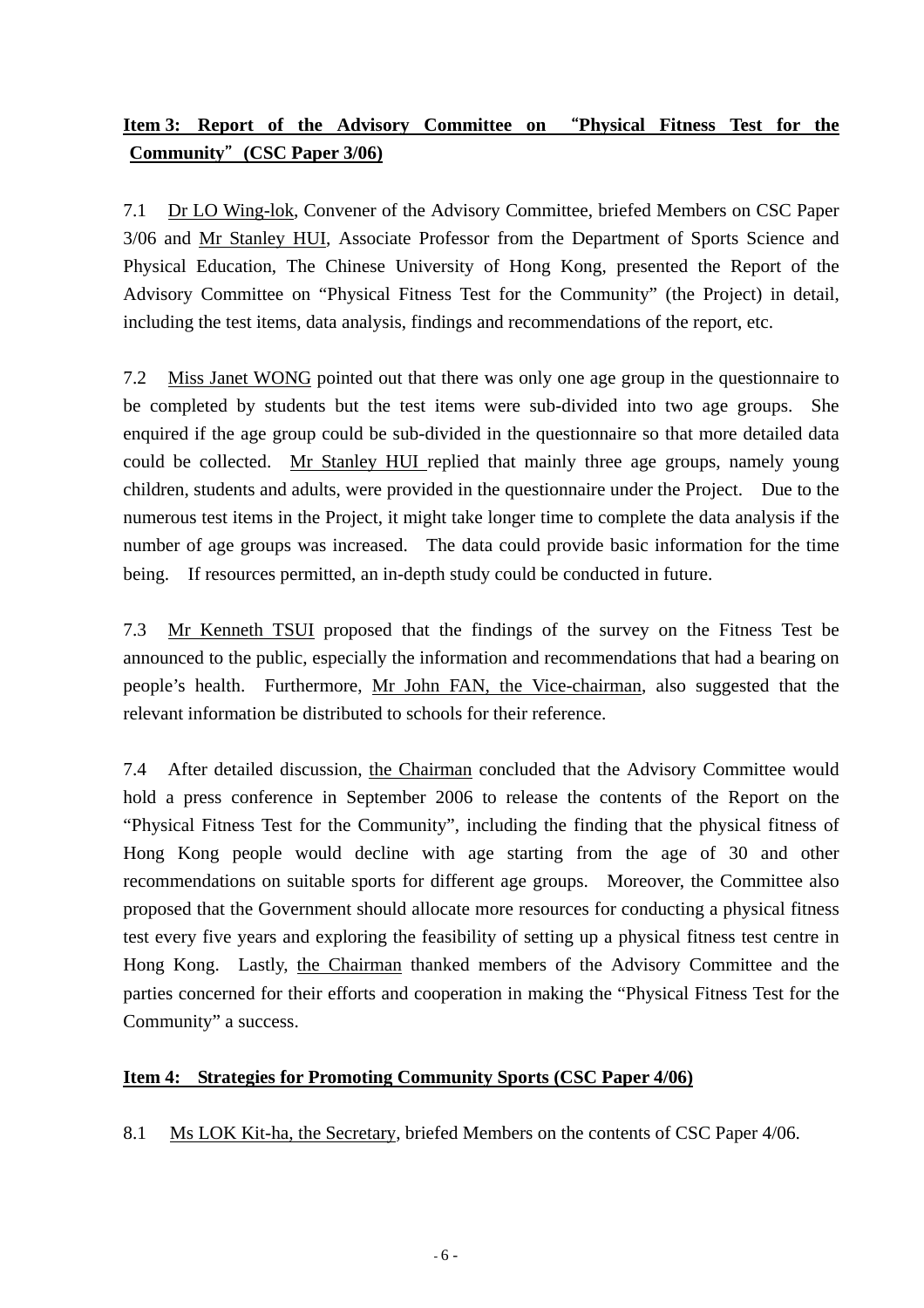8.2 The Chairman remarked that it was necessary to get the support from District Councils (DCs) before implementing some of the strategies for promoting community sports, such as coordinating and strengthening liaison and collaboration among the major partners, staging the Hong Kong Games (HKG) and developing district sports activities with local characteristics, because they were closely related to the DCs,. As such, a meeting with some DCs, district sports associations (DSAs) and NSAs was held by the LCSD on 13 July 2006 for exchange of views on the direction of development. Besides, the Chairman, in conjunction with Mr John FAN, the Vice-chairman and the staff of the LCSD, met with the Chairmen of the 18 DCs and their culture and leisure committees on 1 and 2 August 2006 to exchange views on the strategies and direction of promoting community sports. The DC representatives present expressed their support for the direction of development as recommended in the Paper. Furthermore, the Chairman and the representatives of the LCSD also met the SHA on 5 August 2006. Dr Patrick HO, SHA, gave his strong support for the direction of development. The Chairman requested Members to advise on the proposed direction of the strategies.

8.3 Members discussed in details on the direction of development and specific strategies as recommended in the Paper. Most of the Members who spoke at the meeting welcomed and supported the direction of development of the strategies. The points discussed were summarised as follows:

- (a) Mrs CHAN LO Yin-bing supported the strengthening of liaison and collaboration among the major partners and the staging of the HKG. In view of the inadequate communication between DSAs and NSAs in the past, she agreed that it was necessary to strengthen their collaboration and recognise a single DSA to represent each DC for more effective utilisation of resources. To tie in with the development of the DSAs, she suggested that DSAs be granted additional resources and venues. She considered that the arrangement of allowing NSAs and schools to be continued to be given priority in hiring district sports venues was contradictory in this respect. Besides, she would like to know about the allocation arrangement for the additional provision of \$300 million on sports development.
- (b) Miss Olivia CHAN of the LCSD responded that NSAs and schools played an important role in sports promotion and development. She recommended that NSAs and schools could continue to be given priority in hiring district sports venues to tie in with the systematic and sustainable development of sports when the DCs participated in the management of venue facilities in the future. Regarding resources, a provision of \$300 million would be allocated to 18 DCs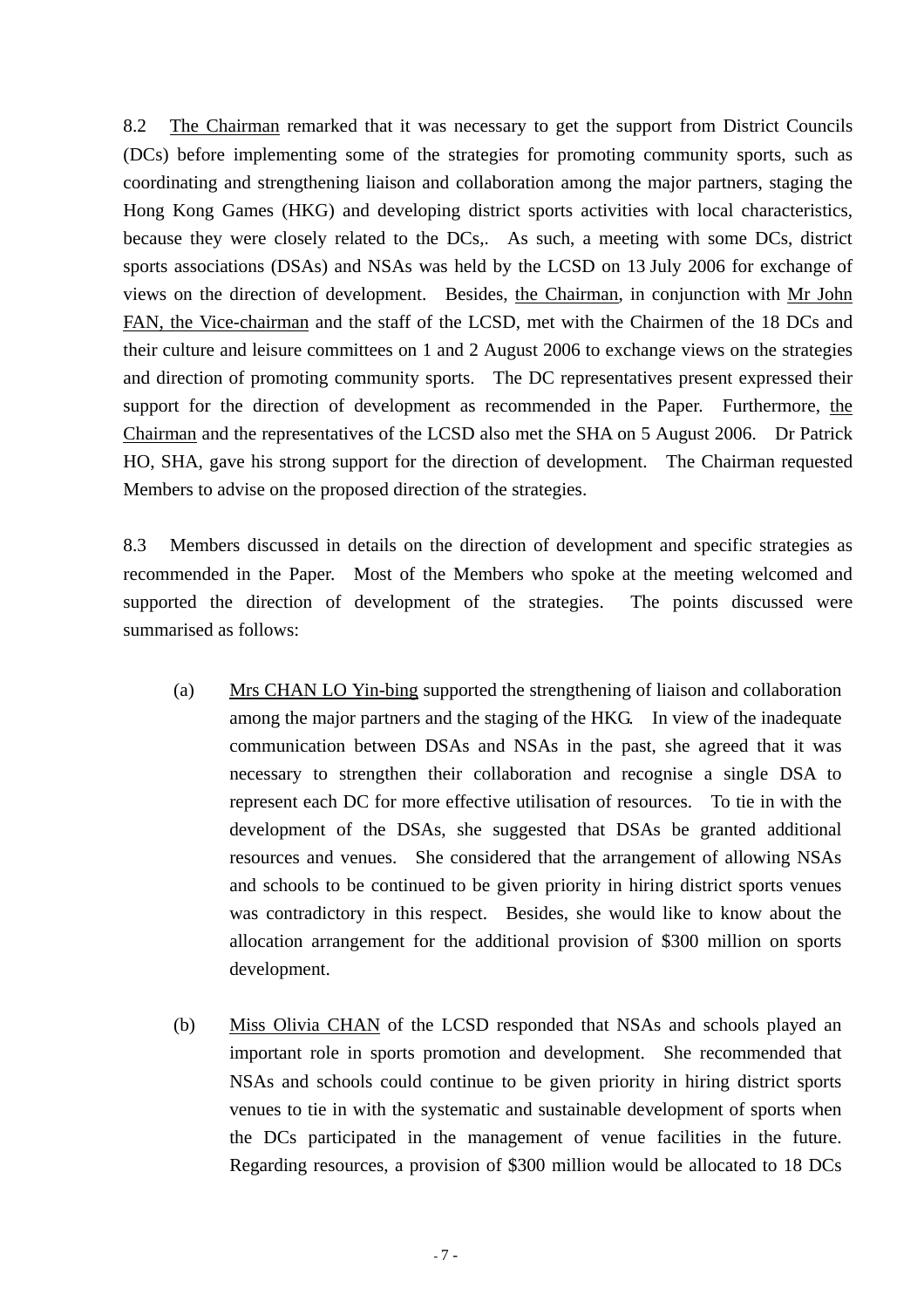for promoting and developing more community activities. NSAs and DSAs could make good use of the opportunity to enhance cooperation with DCs and to strive for more resources to organise a greater variety of community sports activities.

- (c) Ms Anissa WONG, Director of Leisure and Cultural Services (DLCS), added that the provision of \$300 million included the existing resources of the DCs, the resources of the District Leisure Services Offices of the LCSD for the organisation of recreation and sports activities and some additional resources. When the DCs participated in the management of district facilities in the future, they might exercise their own discretion and decide on how to coordinate and deploy the resources concerned to meet the needs and expectations of the local community. Since additional resources would be available in the future, it was recommended that the DCs, DSAs, NSAs and district organisations might organise a greater variety of sports activities at the district level with these resources.
- (d) Mrs Laura LING consented to the direction of development in respect of the strategies but was concerned about the difficulties that might arise during the course of implementation. The DCs, NSAs and DSAs were running separately at present. She agreed that coordinating and strengthening collaboration among major partners was necessary. However, due to the co-existence of various organisations under the DCs, she was concerned about how the Government could strike a balance among them and play a coordinating role. Therefore, she suggested that the Government should give a clear explanation on the future allocation of resources. Regarding the staging of the HKG, she expressed her concern over the relatively tight schedule and recommended that more sports items should be available for disabled athletes' participation. Moreover, she suggested that actions should be taken to explore the reasons why schools did not participate in the School Sports Programme (SSP). She was also concerned about whether schools were willing to open their sports facilities for use by community organisations and members of the public.
- (e) The Chairman remarked that the LCSD had plans long ago to hold a territory-wide sports competition for 18 districts and the concept of which was the presently proposed HKG. It was recommended that the HKG be held once every two years. Due to the issues of resources and venues, it was proposed that four popular sports events be held in the first Games. Consideration would be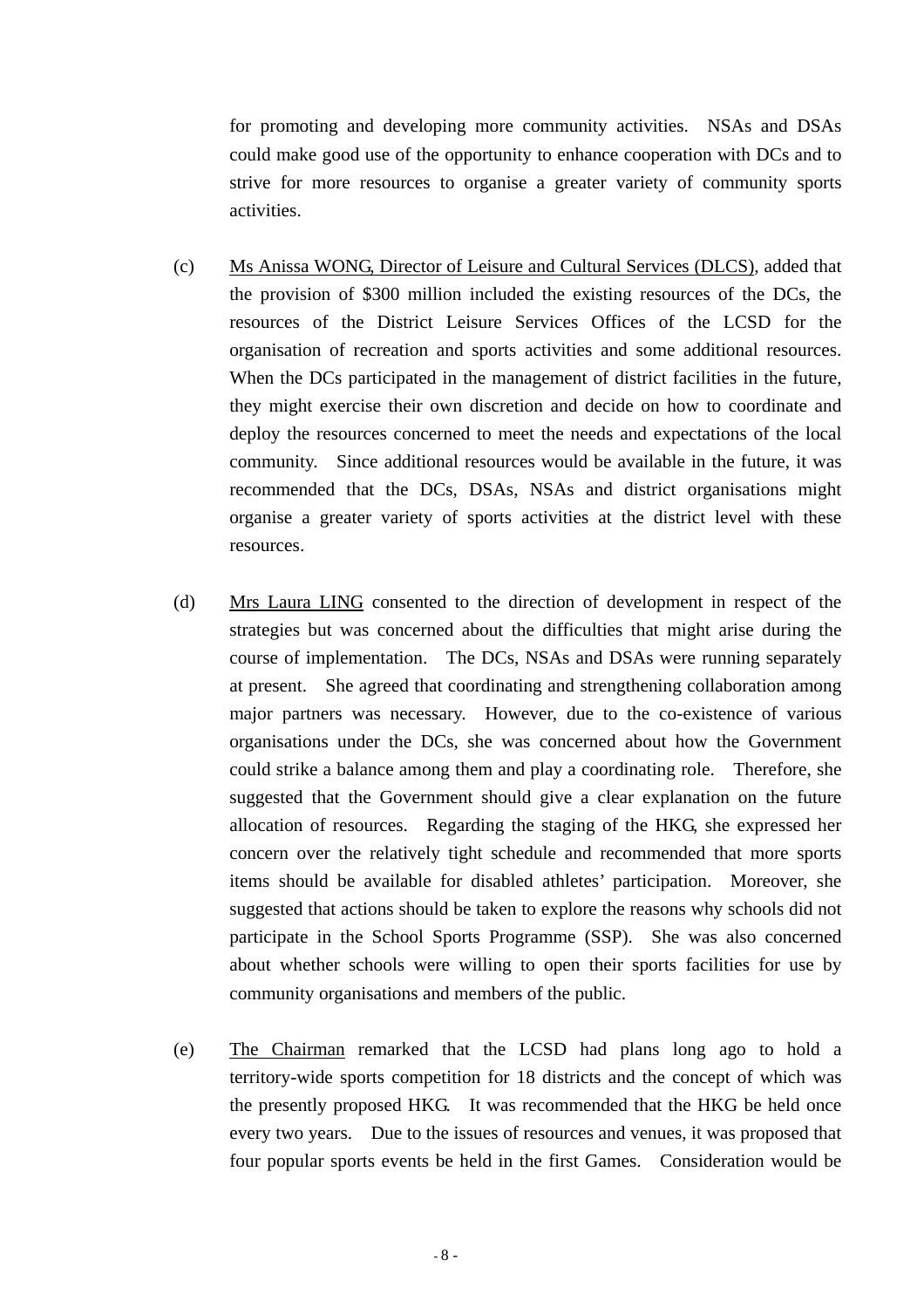given to add other events to the Games and organise events for disabled athletes' participation in the future.

- (f) Miss Olivia CHAN of the LCSD added that the proposal to organise the HKG was to showcase the strengthened participation of the major partners involved in the promotion of community sports and to enhance community cohesion. Since the HKG was a brand new event, she suggested that the Games be organised in a gradual and orderly approach. It was proposed that four popular sports with competitions organised at the district level be held in the first Games. District teams could be chosen from winners of the LCSD's district sports competitions or current district sports representatives. With the accumulation of experience, consideration might be given to add other events to the Games and organise events for disabled athletes' participation in the future. As for the expenditures involved in the HKG, they would be borne by the LCSD. For promotion of school sports, the LCSD would take the initiative to contact the schools currently not participating in the SSP to find out why they were not participating and offer assistance, in the hope of increasing the school participation rate from the current 70% to 90%. Moreover, the LCSD would also hold meetings with the Education and Manpower Bureau (EMB) and School Councils to find out what were the concerns of schools in allowing their sports facilities to be open for public use so as to further explore the feasibility of opening such facilities to the community.
- (g) Prof CHEUNG Siu-yin opined that the events in the HKG were too small in number and would be hardly effective to boost the sports development in Hong Kong. She proposed that a Hong Kong Sports Exposition (香港體育運動博覽) be held modelling on the Hong Kong Flower Show which was a successful example. The contents of the exposition could include briefings on the trend of sports development by NSAs, fun day activities, photo exhibition, sharing sessions by athletes, school promotion activities, introduction of sporting goods, publicity of the 2008 Olympic Games and the 2009 East Asian Games, etc. In addition, she also proposed that a sports museum of Chinese athletes (華人體育 運動館) be set up to showcase the outstanding achievements of the Chinese elite athletes, the culture and history of sports in China, etc., so as to boost the economy of Hong Kong and promote the development of tourism. The Chairman responded that the views would be forwarded to the HAB for consideration.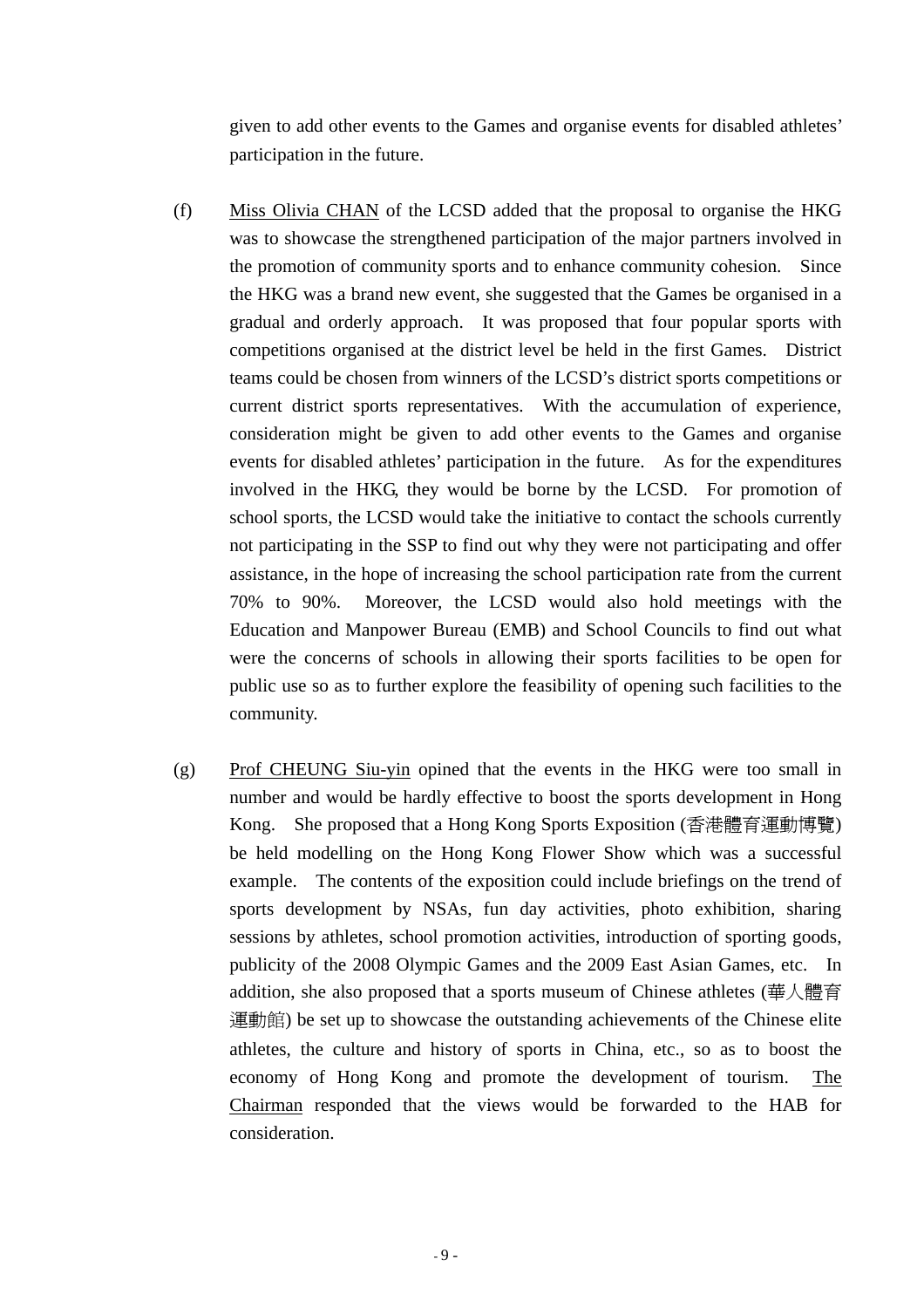- (h) Mr Benedict LEE opined that the direction of the strategies was very clear. Nevertheless, in order to utilise the resources and venues effectively, an understanding of the current affiliation among different parties including the Government, DCs, DSAs, schools, NSAs and community sport clubs would be essential. In view of this, he hoped that the Government could offer a clear way and direction showing, for example, the means to coordinate and strengthen liaison and collaboration among major partners so that resources could be utilised in a more effective way.
- (i) Dr LO Wing-lok commented that the Paper was macroscopic with various issues being covered extensively. However, as regards implementing the strategies, careful consideration should be given to the detailed arrangements, such as including disabled athletes' participation and taking into account the trend of ageing population in Hong Kong, so as to make the strategies more successful.
- (j) Mr John FAN, the Vice-chairman, suggested that attention should be given to the use of terminology, and the terms regarding sports or sports activities in the Paper should be standardised. In addition, as inter-school competitions for the students aged 7 to 19 had already been organised by the Hong Kong Schools Sports Federation, he suggested that the HKG should be exclusively open to the community members who were aged 17 or above so as to avoid resource duplication. Besides, the Vice-chairman also supported the opening of school sports facilities for the use of district organisations and advised the LCSD and the EMB to discuss with respective School Councils about the feasibility of the suggestion.
- (k) Mr YUNG Po-shu concurred with the views of Mr John FAN, the Vice-chairman, and added that the issue of opening school sports facilities to the public had been discussed before. To facilitate discussion in future, he suggested that studies on what kinds of sports facilities the community was short of at the moment, types of school sports facilities proposed to be open to the public, and ways of opening the facilities concerned, etc. should be carried out.
- (l) Mr Norman CHAN indicated that there was a severe shortage of basketball courts in the community, which hindered the development of the affiliated clubs of the Hong Kong Basketball Association (Association). In addition, he fully supported the DSAs in striving for resources to promote basketball activities at the district level for it might help to relieve the administrative pressure of the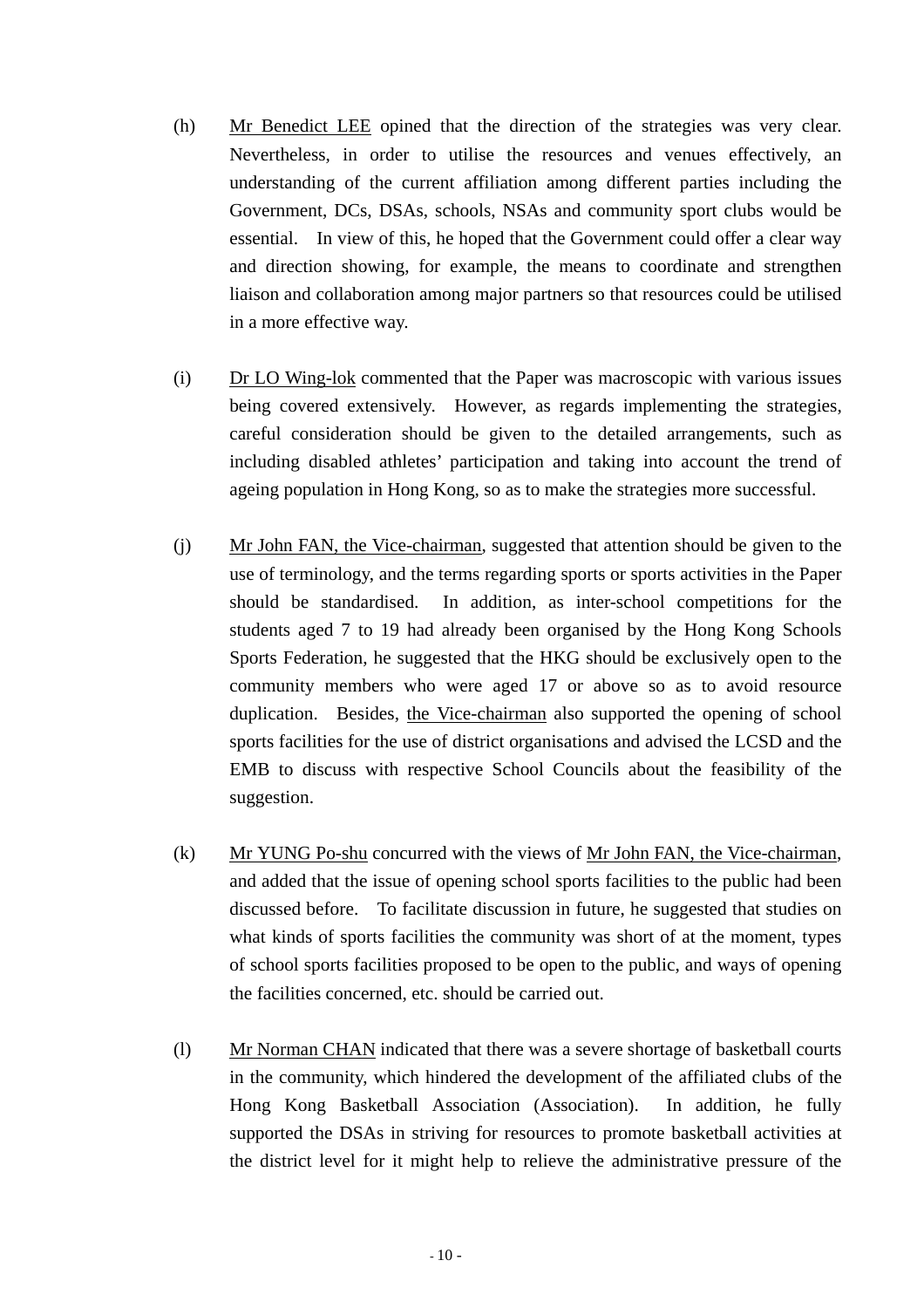Association. He also stated that the Association would fully cooperate with the recognised DSAs in promoting basketball activities.

8.4 After thorough discussion, all Members supported the direction of the Paper and agreed to set up two working groups under the CSC, which should be responsible for studying and examining in detail the formulation of indicators to measure the effectiveness of strategies for promoting community sports and coordinating all matters relating to the organisation of the HKG. The Secretariat would follow up on the arrangements for setting up the working groups in due course. The Chairman thanked Members for their valuable inputs to the LCSD and said that he would report the contents of the Paper to the Sports Commission on 16 August 2006. Starting from September 2006, the 18 DCs would be briefed on the relevant strategies and approaches while related work would be carried out step by step.

## **Item 5: Establishment of Sports Training Bases (CSC Paper 05/06)**

9.1 Mr Paul CHEUNG of the LCSD presented CSC Paper 05/06. The Chairman invited Members to comment on the pilot scheme.

9.2 All the Members who had expressed their views supported the pilot scheme. Their views were as follows:

- (a) Mr Benedict LEE suggested that follow-up arrangements should be made for users of existing venue to continue participating in the relevant sports at other venues in the vicinity after conversion of the venues into dedicated sports training bases. In addition, since it was a new initiative, he put forward the view that the LCSD should monitor closely the performance of the operators to ensure that their performance was satisfactory.
- (b) Mrs CHAN LO Yin-bing suggested that attention be paid to the contract terms. Issues such as whether the contract could be terminated during the seven-year management period if the operators' performance was unsatisfactory and whether the Government should be responsible for the expenses of major maintenance should be carefully considered. She also opined that the Government should, on top of those sports items with remarkable results, consider developing other sports items if they were worth promoting and if the respective NSAs were capable of taking up the responsibility.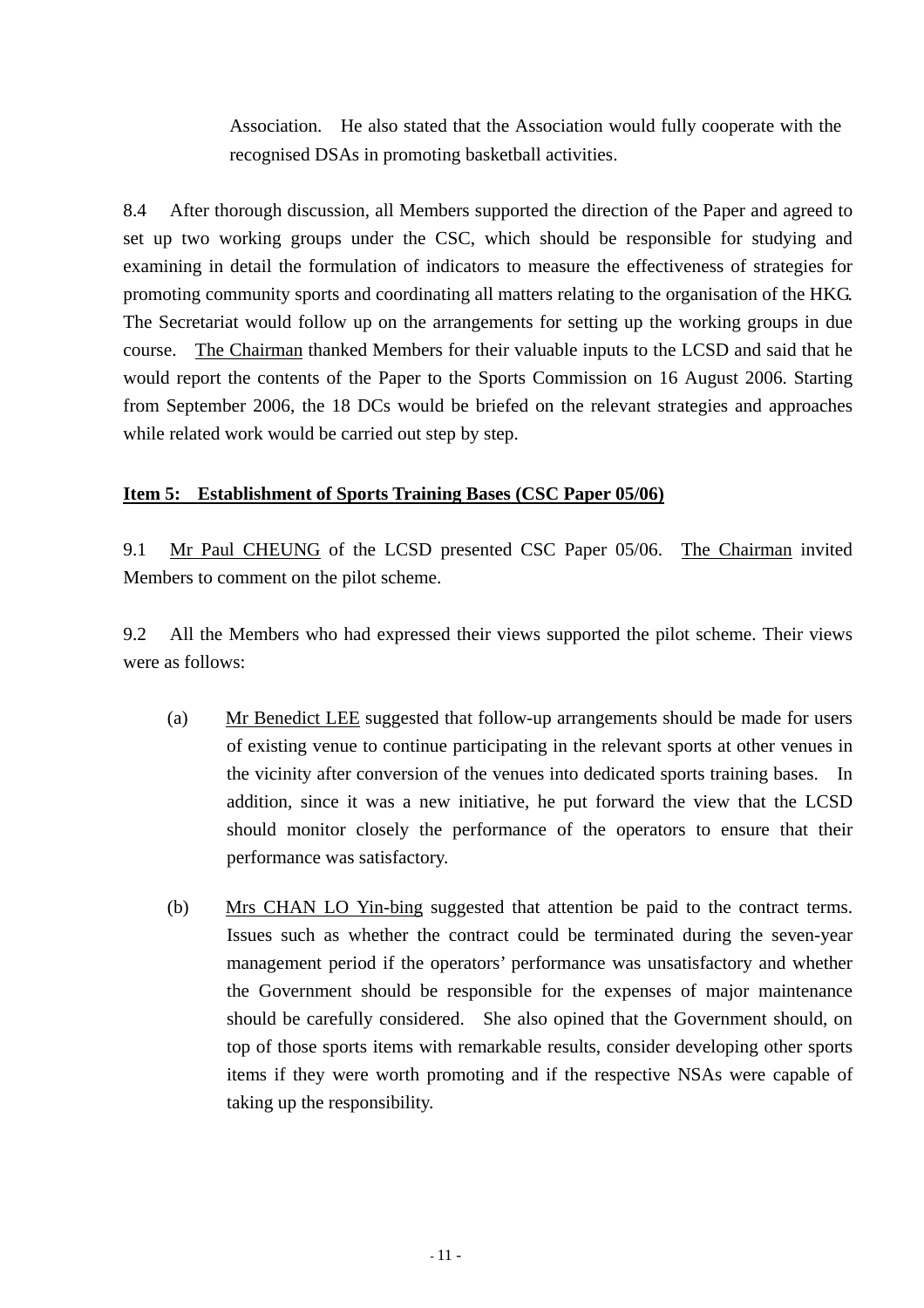- (c) Mr Paul CHEUNG of the LCSD explained that the two sports training bases were chosen on the basis that the utilisation rates of the respective facilities had been low and that the relevant sports items had development potential in the long run. The results achieved by our athletes in the sports items were not of their main concern. Regarding the management period, he held that a seven-year period was more desirable for the implementation of a long-term development plan. However, if the operators' performance was not satisfactory, the Government might consider terminating the contract.
- (d) Mr Kenneth TSUI stated that the Hong Kong Tennis Association supported the pilot scheme and would tender for the contract. Yet, he opined that the development of dedicated sports training was different from that of commercial investments. The Hong Kong Tennis Association had to put in tremendous resources in the training of the elite athletes. To those non-profit making sports organisations with a clear mission to develop the specific sports items, it was difficult to ask them to run such facilities on a commercial basis. He suggested that the Government should allow the tenderers to state in the tender document their suggestions on how to upgrade or convert the complementary facilities so as to cope with their sports development in the long run.
- (e) Mr Paul CHEUNG of the LCSD said in response that if the operators wished to upgrade or convert the complementary facilities in future, they should invest their own capital while the LCSD could assist the operators in discussing with the Architectural Services Department about the feasibility of the proposals. As for whether the operators should reinstate the upgraded or converted facilities upon the expiry of the management period, he said that it would depend on whether such facilities needed to be retained.
- (f) Ms WONG, DLCS, added that the pilot scheme was designed to achieve a "win-win" situation with serving the public as the prerequisite. Besides the utilisation rates, the Government would also take into consideration the availability of alternative sports facilities for users in the vicinity. Regarding the contract conditions, since the facilities would be operated by non-profit making sports organisations, a longer management period was proposed and the operators would be allowed to accept sponsorship for the operation of the facilities. If there was surplus after deducting the recurrent operating expenses, the surplus would be used in sports development. Moreover, it was stipulated in the general conditions that the operators should reinstate the upgraded or converted facilities upon the expiry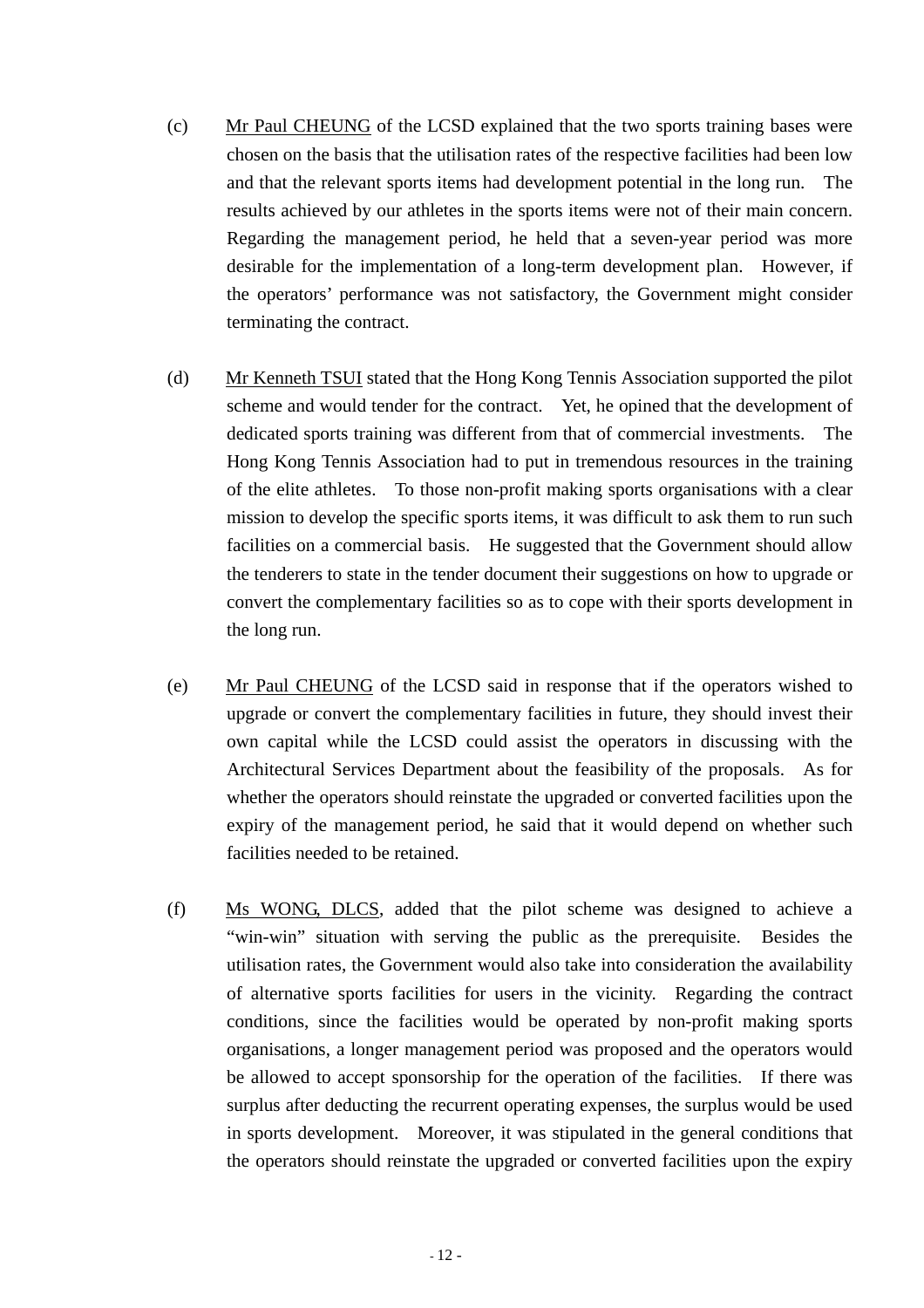of the management period but it would depend on the actual situation and subject to negotiation when the contract expired. Ms WONG, DLCS, said that if the pilot scheme was implemented smoothly, the Government might consider extending the scheme to other under-utilised sports facilities.

- (g) Mr Kenneth TSUI remarked that since the operators had to bear the operating expenses of the facilities, the proposal of taking a 50% share of the cumulative surplus by the Government upon the expiry of the contract would reduce the incentive of potential tenderers. Mrs CHAN LO Yin-bing supported the idea that the operators should share the cumulative surplus with the Government since the facilities were provided by the latter.
- (h) Mr Norman CHAN strongly supported the pilot scheme but pointed out that the LCSD should amend the relevant information to avoid misunderstanding that only those NSAs with remarkable results would be considered. He also suggested that the LCSD should balance the interests of various local bodies when implementing the scheme so as to reduce public criticism.

9.3 After detailed discussion, the Chairman concluded that the pilot scheme was supported by the Committee. However, a proposal was made for the LCSD to amend the relevant information so as to avoid misunderstanding that only those sports items with remarkable results would be considered.

## **Item 6: Working Group on the Monitoring of Performance of Contractors at LCSD Outsourced Sports Centres and Swimming Pools (CSC Paper 6/06)**

10.1 Mr LEUNG Che-cheung, Convener of the Working Group, briefed Members on the contents of CSC Paper 6/06. The Chairman sought the opinions of Members on the contents of the Paper.

10.2 Members endorsed the Report of the Working Group. The Chairman and Mr LEUNG Che-cheung thanked all the members of the Working Group and the representatives of various government departments for their efforts.

10.3 Mr Alan SIU of the LCSD thanked members of the Working Group for their valuable opinions on the outsourcing arrangements made by the department. The LCSD would follow up on the recommendations of the Working Group, conduct an opinion survey on the performance of contractors annually and inform the Committee of the results of the survey in due course.